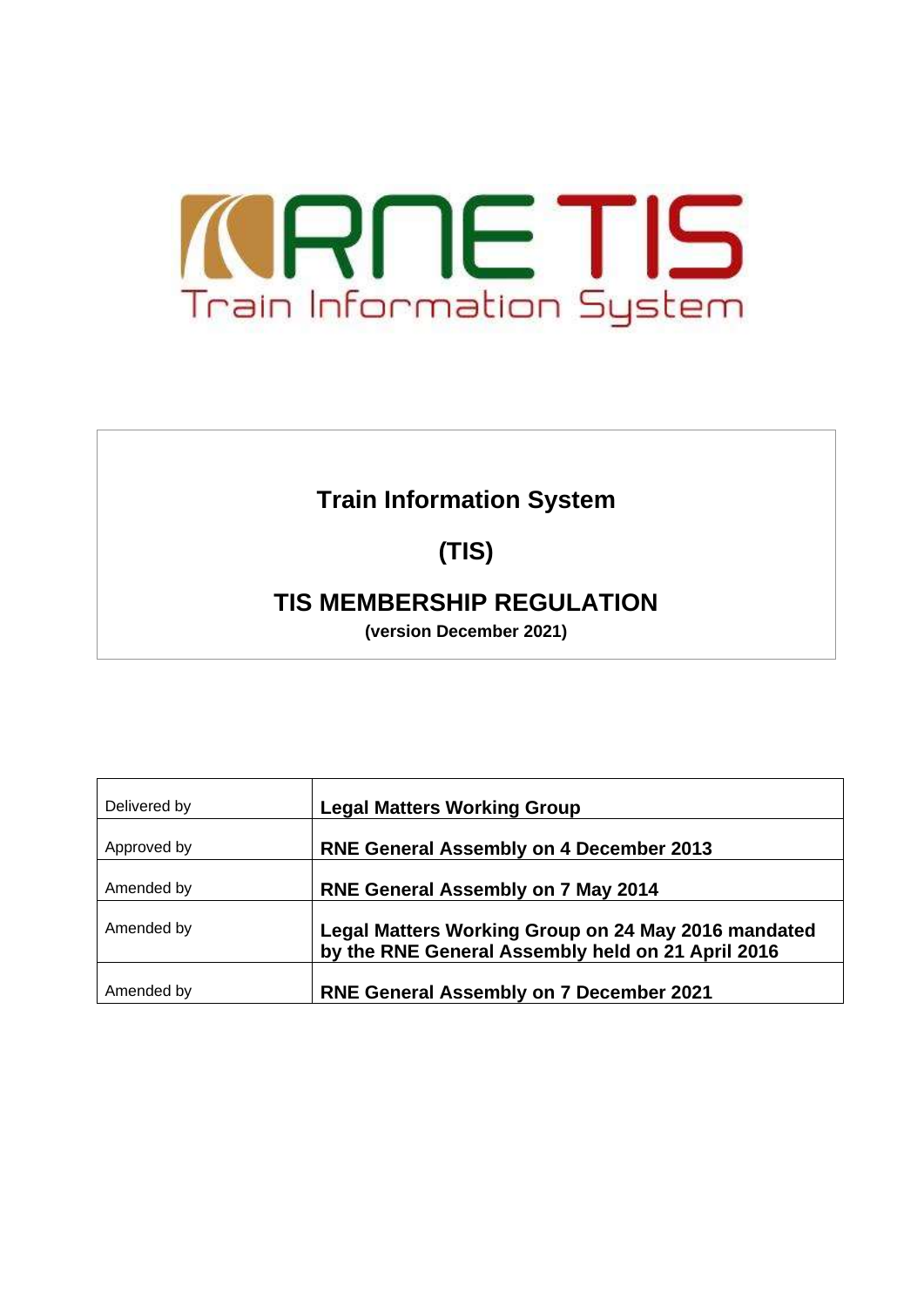

# **Content**

| TIS User Account Management, Access to TIS Data and Confidentiality  13 |
|-------------------------------------------------------------------------|

Annex A: TAF TSI messages sent by default to TIS

Annex B: Contact details

Annex C: TIS membership timeline

Annex D: TAF and TAP TSI messages the exchange of which may be charged by RNE on behalf of the TIS **Members**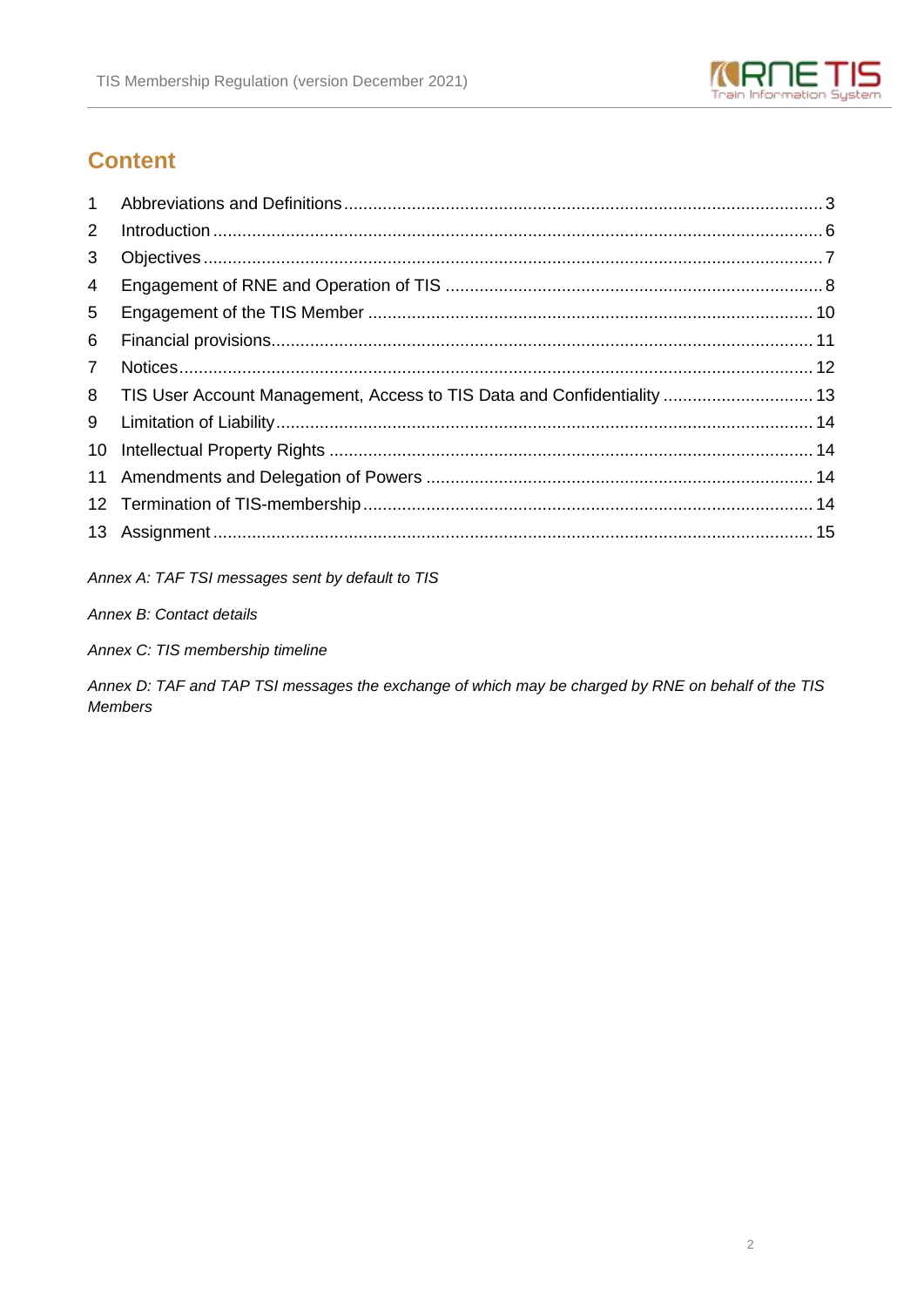

# **1 Abbreviations and Definitions**

In addition to the other terms defined elsewhere in this Regulation, the following words and terms shall have the meaning set forth below:

| <b>Regulation</b>                 | means this Regulation for TIS-membership. This Regulation is<br>considered a multilateral agreement between all RNE Full Members.<br>When joining TIS thus, RNE Full Members are not required to sign a<br>separate accession agreement to TIS, i.e., all RNE Full Members are<br>bound to the said Regulation towards RNE and the other RNE Full<br>Members and no additional bi-lateral agreement needs to be concluded<br>with RNE. All already signed at the time bilateral TIS agreements with<br>RNE Full Members were superseded by the first version of this TIS-<br>Membership Regulation approved by RNE General Assembly on 4<br>December 2013.                                  |  |  |  |  |  |
|-----------------------------------|---------------------------------------------------------------------------------------------------------------------------------------------------------------------------------------------------------------------------------------------------------------------------------------------------------------------------------------------------------------------------------------------------------------------------------------------------------------------------------------------------------------------------------------------------------------------------------------------------------------------------------------------------------------------------------------------|--|--|--|--|--|
| <b>Advisory Board (AB)</b>        | means the advisory body to RNE for cooperation among TIS Users. AB<br>consists of one representative per Applicant/Service Facility Operator/<br>Wagon keeper/Rail Freight Corridor and is open permanently to all TIS<br>users. The main purpose of the AB is to propose developments of TIS.                                                                                                                                                                                                                                                                                                                                                                                              |  |  |  |  |  |
| <b>Applicant</b>                  | means a RU or an international grouping of RUs or other persons or<br>legal entities with a public-service or commercial interest in procuring<br>infrastructure capacity. Customer as defined in the TAF TSI Regulation<br>(i.e., an entity which has issued the consignment note to the lead RU,<br>in other words the consignor) is considered an Applicant in this<br>Regulation.                                                                                                                                                                                                                                                                                                       |  |  |  |  |  |
| <b>Change Control Board (CCB)</b> | means the advisory body pursuant to clause 3.5.                                                                                                                                                                                                                                                                                                                                                                                                                                                                                                                                                                                                                                             |  |  |  |  |  |
| <b>TIS Data</b>                   | means the collection of train information provided by TIS -Members,<br>Service Facilities Operators and Applicants (in the format pursuant to<br>Annex A). TIS Data is non-personal data brought into being by IM's<br>command and signalling systems, processed in the IMDS and<br>transmitted to TIS in mainly TAF and TAP TSI messages format. <sup>1</sup><br>Other formats of messages are acceptable for TIS as long as they are<br>convertible into and compliant with the TAF/TAP TSI standard. TIS<br>Data also contains data derived from the TAF and TAP TSI messages<br>such as linked trains, statistics, reports, etc. In principle, TIS Data is<br>confidential information. |  |  |  |  |  |
| <b>TIS Data Exchange</b>          | means any data transfer to or from the TIS among the stakeholders as<br>defined in Annex II to the TAF TSI Regulation and the actors as defined<br>in the TAP TSI Regulation pursuant to clause 5.1.6.                                                                                                                                                                                                                                                                                                                                                                                                                                                                                      |  |  |  |  |  |
| <b>TIS Data Sharing</b>           | means licensing of particular data sets of TIS Data to EU Bodies and<br>entities mandated by EU Bodies in anonymised form (i.e. without the                                                                                                                                                                                                                                                                                                                                                                                                                                                                                                                                                 |  |  |  |  |  |

<sup>1</sup> See Commission Regulation (EU) No 1305/2014 of 11 December 2014 on the technical specification for interoperability relating to the telematics applications for freight subsystem of the rail system in the European Union and repealing the Regulation (EC) No 62/2006 ('TAF TSI') and Commission Regulation (EU) No 454/2011 on the technical specification for interoperability relating to the subsystem 'telematics applications for passenger services' of the trans-European rail system ('TAP TSI') and the European Union Agency for Railways complementing technical documents.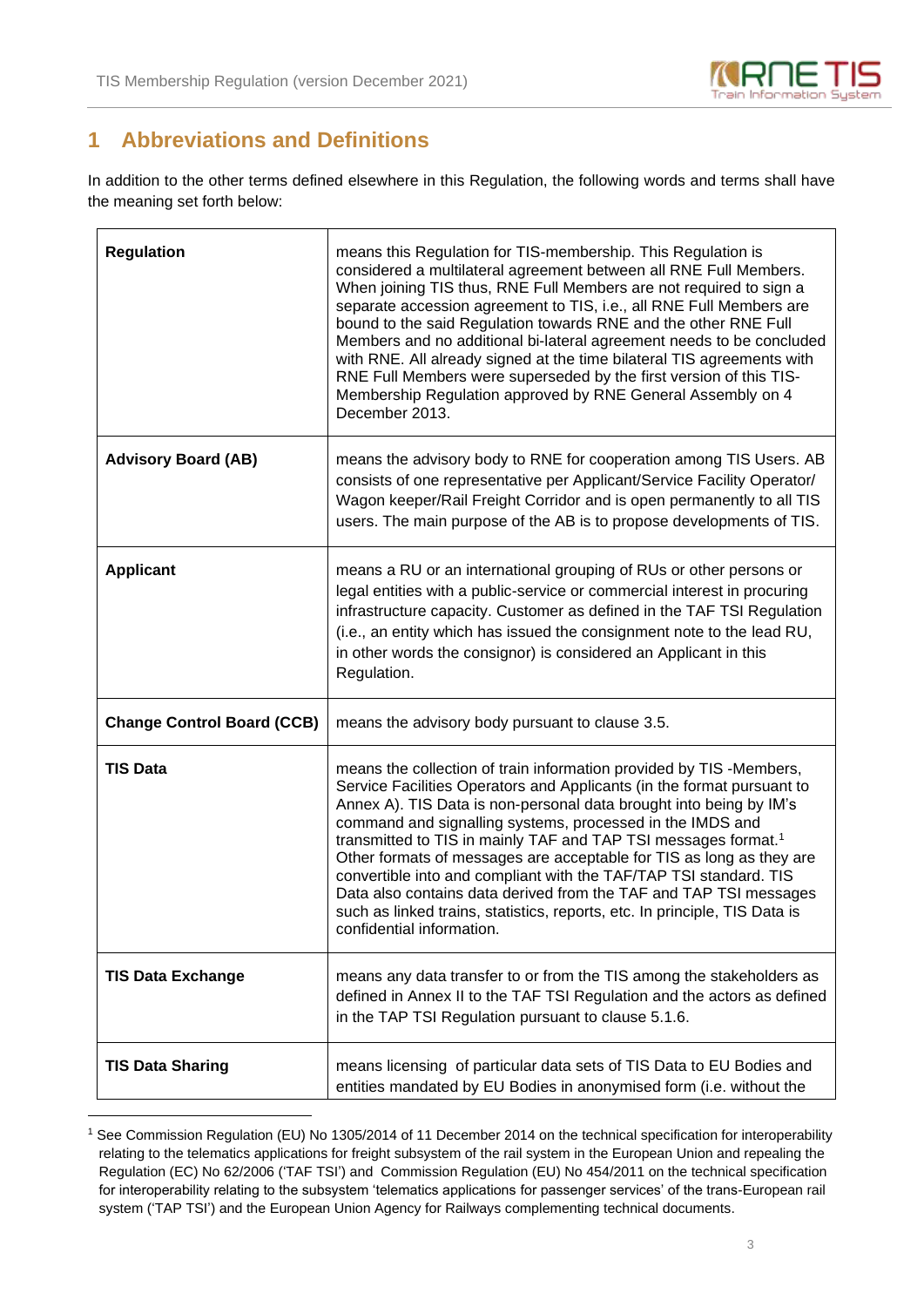

|                                    | Applicant identification) free of charge or against remuneration in any<br>form. In case of possible charging, until a charging system is approved<br>by the RNE GA, the IM/IMs concerned with the data request shall be<br>asked for approval.                                                   |  |  |  |  |  |
|------------------------------------|---------------------------------------------------------------------------------------------------------------------------------------------------------------------------------------------------------------------------------------------------------------------------------------------------|--|--|--|--|--|
| <b>EU Bodies</b>                   | means only European Commission, European Union Agency for<br>Railways, other European Union bodies, and entities mandated by EU<br>bodies.                                                                                                                                                        |  |  |  |  |  |
| <b>Downtime</b>                    | means the time period in which any Data Exchange with TIS is not<br>possible due to a central systems regular maintenance (planned<br>downtime) or malfunction which could result in loss of Data packets or<br>Data integrity of not completed or interrupted transfers (unplanned<br>downtime). |  |  |  |  |  |
| <b>General Assembly</b>            | means the RNE General Assembly.                                                                                                                                                                                                                                                                   |  |  |  |  |  |
| IM                                 | means an Infrastructure Manager.                                                                                                                                                                                                                                                                  |  |  |  |  |  |
| <b>IMDS Data</b>                   | means the TAF and TAP TSI messages for Domestic and International<br>Trains provided by the TIS-Member into TIS.                                                                                                                                                                                  |  |  |  |  |  |
| <b>IMDS</b>                        | means the Infrastructure Manager's domestic system which is the<br>national traffic control and/or information system of a TIS-Member<br>producing or feeding the IMDS Data for TIS.                                                                                                              |  |  |  |  |  |
| <b>IROG</b>                        | means the Internal Regulations and Operational Guidelines of RNE.                                                                                                                                                                                                                                 |  |  |  |  |  |
| <b>Maximum Downtime</b>            | means the total time period of Downtime allowed.                                                                                                                                                                                                                                                  |  |  |  |  |  |
| <b>Domestic Train</b>              | means freight or passenger train running in Europe where the train<br>crosses no state border.                                                                                                                                                                                                    |  |  |  |  |  |
| <b>International Train</b>         | means freight or passenger train running in Europe where the train<br>crosses at least one state border.                                                                                                                                                                                          |  |  |  |  |  |
| <b>Quality Manager</b>             | means the person identified as contact person (and/or its substitute, as<br>the case may be) by RNE or the TIS-Member which is sufficiently<br>familiar with the technical concepts of TIS, IMDS and the Data<br>Exchange.                                                                        |  |  |  |  |  |
| <b>Rail Freight Corridor (RFC)</b> | means a corridor set up and organised in accordance with Regulation<br>913/2010                                                                                                                                                                                                                   |  |  |  |  |  |
| <b>RU</b>                          | means a Railway Undertaking.                                                                                                                                                                                                                                                                      |  |  |  |  |  |
| <b>Reaction Time</b>               | means the maximum time allowed for a TIS-Member to initiate remedial<br>actions following a certain event.                                                                                                                                                                                        |  |  |  |  |  |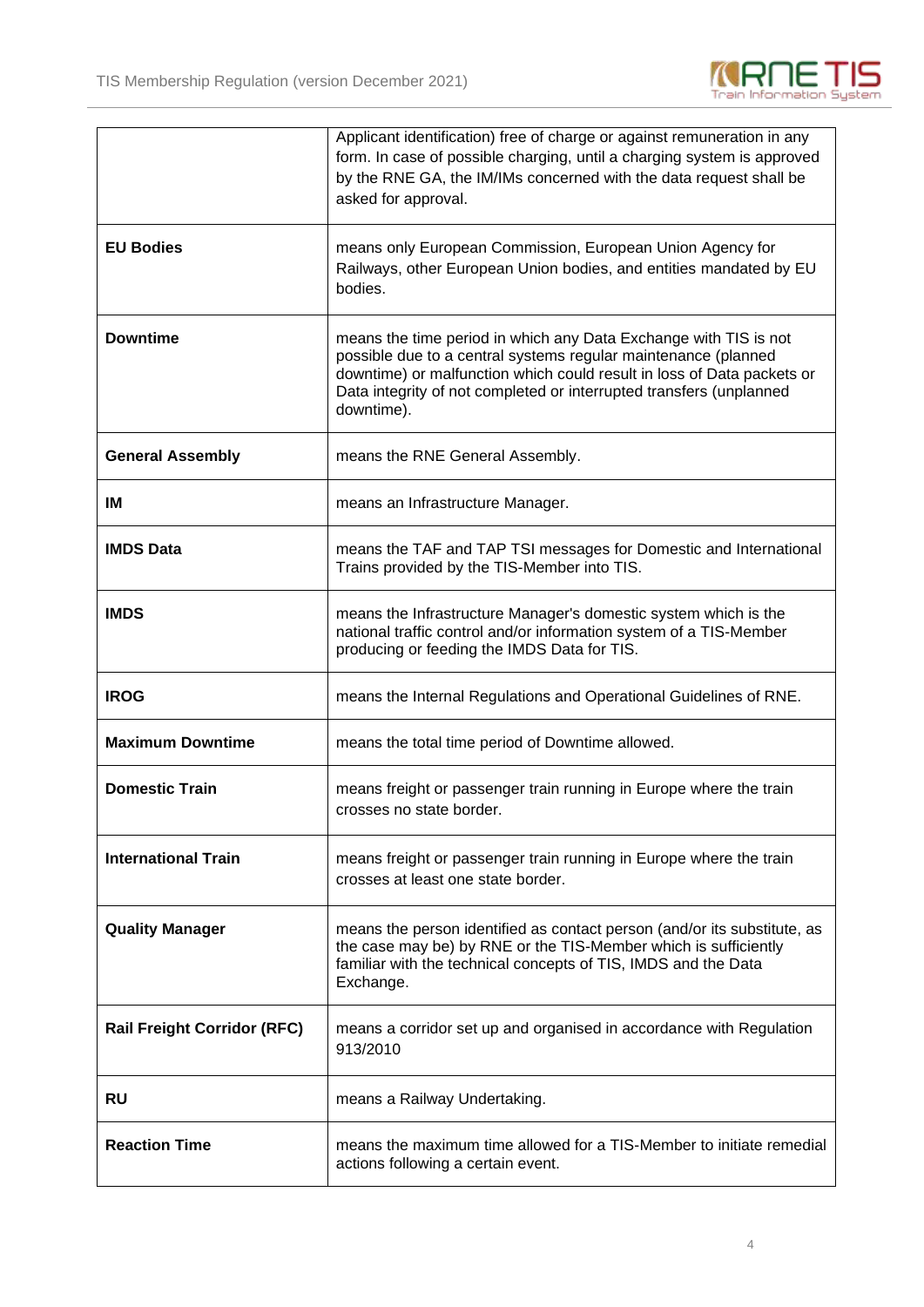

| <b>TB TIS-Member</b>                      | means the person identified as contact person (and/or its substitute, as<br>the case may be) by the TIS-Member which is sufficiently familiar with<br>the technical concepts of TIS, IMDS and the Data Exchange Technical                                                                                                                                                                                                                                                                                                                                                                                                                                                                                                                                                                                                       |  |  |  |  |  |
|-------------------------------------------|---------------------------------------------------------------------------------------------------------------------------------------------------------------------------------------------------------------------------------------------------------------------------------------------------------------------------------------------------------------------------------------------------------------------------------------------------------------------------------------------------------------------------------------------------------------------------------------------------------------------------------------------------------------------------------------------------------------------------------------------------------------------------------------------------------------------------------|--|--|--|--|--|
| <b>Technical Board</b>                    | means the advisory body to RNE for the cooperation among RNE<br>members which are TIS Members as well. The main purpose of the TB<br>is to render advice, assistance and support in connection with the<br>technical aspects of TIS. TB consists of one representative per TIS-<br>Member (IM).                                                                                                                                                                                                                                                                                                                                                                                                                                                                                                                                 |  |  |  |  |  |
| <b>Service Facility (SF)</b>              | means the installation, including ground area, building and equipment,<br>which has been specially arranged, as a whole or in part, to allow the<br>supply of one or more services referred to in points 2 to 4 of Annex II to<br>Directive 2012/34 <sup>2</sup> ;                                                                                                                                                                                                                                                                                                                                                                                                                                                                                                                                                              |  |  |  |  |  |
| <b>Service Facility Operator</b><br>(SFO) | means any public or private entity responsible for managing one or<br>more service facilities or supplying one or more services to railway<br>undertakings referred to in points 2 to 4 of Annex II to Directive<br>2012/34.                                                                                                                                                                                                                                                                                                                                                                                                                                                                                                                                                                                                    |  |  |  |  |  |
| TIS                                       | means RNE's Train Information System, a TAF/TAP TSI compliant<br>real-time traffic information system for passenger and freight trains in<br>Europe.                                                                                                                                                                                                                                                                                                                                                                                                                                                                                                                                                                                                                                                                            |  |  |  |  |  |
| <b>TIS-Member</b>                         | means any Infrastructure Manager being a Full Member of RNE or any<br>Infrastructure Manager being a Party to a valid TIS Membership<br>Agreement for IMs non RNE members having an access and using the<br>system with read-only or read/write permission following the<br>stipulations of this Regulation or the TIS Membership Agreement for<br>IMs non RNE members.                                                                                                                                                                                                                                                                                                                                                                                                                                                         |  |  |  |  |  |
| <b>TIS Reporting Points</b>               | means primary location codes and secondary location codes on the<br>IM's domestic network as defined by the IM for the IMDS Data transfer.                                                                                                                                                                                                                                                                                                                                                                                                                                                                                                                                                                                                                                                                                      |  |  |  |  |  |
| <b>TIS-User</b>                           | means any legal entity which is not a TIS-Member with a right to use<br>TIS and to access TIS Data, which may enter into a different<br>agreement on the terms and conditions of its use such as:<br>any Applicant (e.g., Railway Undertaking, shipper/consignor,<br>freight forwarder, combined transport operator, etc.).<br>any Service Facility Operator (e.g., freight terminals, maritime<br>and inland ports, etc.).<br>Both categories above fall under the definition of Stakeholders<br>according to the TAF TSI Regulation (see Annex II Glossary).<br>The TIS-User can also contribute to the TIS Data with the messages<br>where he is considered a sender under the TAF and TAP Regulations<br>and ERA technical documents (e.g., Train Composition Message) or<br>using other data formats (e.g., GPS messages). |  |  |  |  |  |

<sup>2</sup> Directive 2012/34/EU of the European Parliament and of the Council of 21 November 2012 establishing a single European railway area (recast).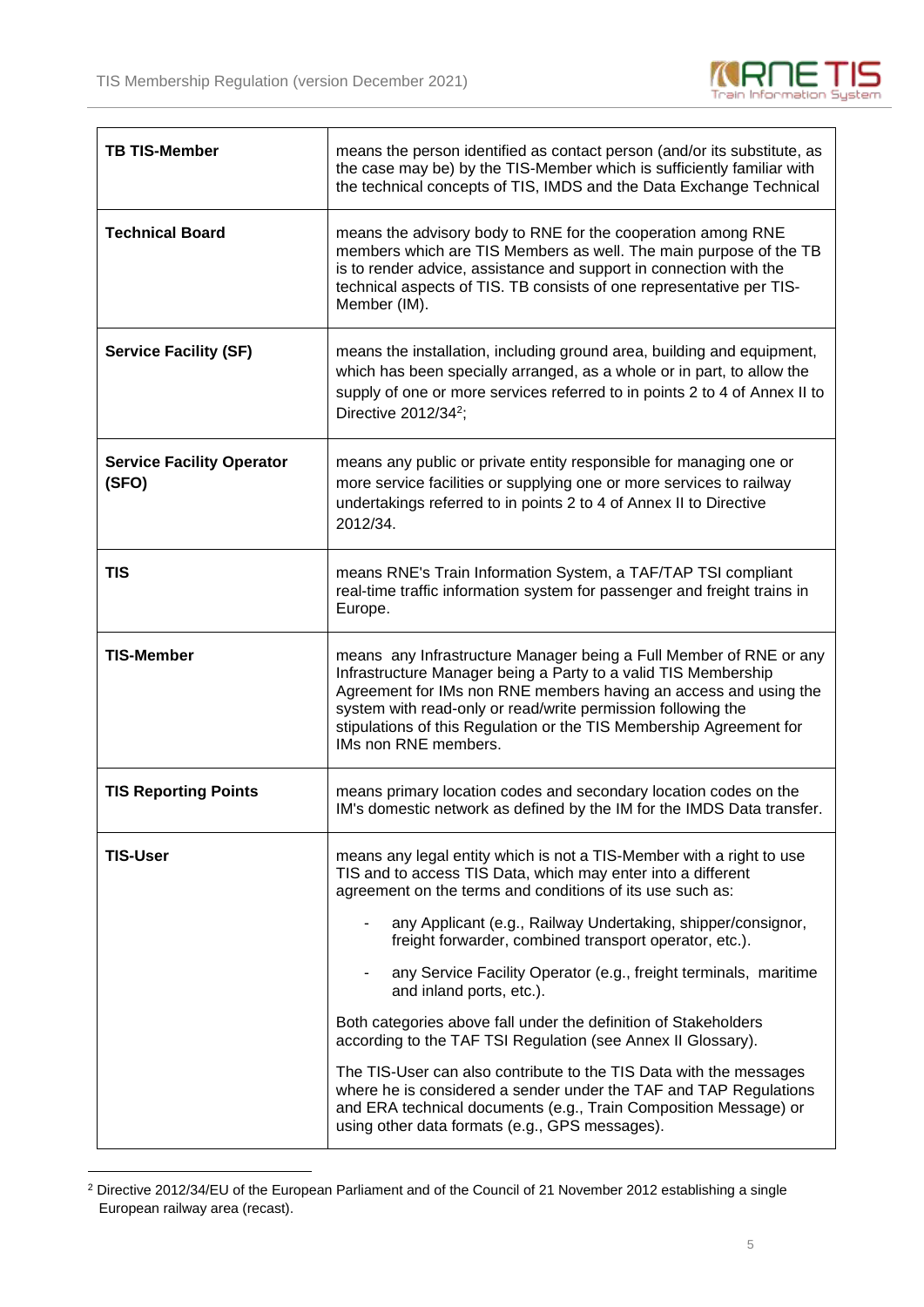

|                              | IT suppliers, even in possession of organisation code (formerly known<br>as RICS/company code issued by UIC), are not considered TIS-Users<br>and are not entitled to Data Exchange with TIS. They can only facilitate<br>the Data Exchange of TIS-Members and TIS-Users.                                                  |  |  |  |  |
|------------------------------|----------------------------------------------------------------------------------------------------------------------------------------------------------------------------------------------------------------------------------------------------------------------------------------------------------------------------|--|--|--|--|
| <b>Reference files (CRD)</b> | means the information about the countries, locations and companies<br>involved in the train run.                                                                                                                                                                                                                           |  |  |  |  |
| <b>RNE JO</b>                | means the RNE Joint Office in Vienna.                                                                                                                                                                                                                                                                                      |  |  |  |  |
| <b>RNE Full Member</b>       | means an IM or AB subject to full membership in RNE in accordance<br>with the RNE Statutes.                                                                                                                                                                                                                                |  |  |  |  |
| <b>CET</b>                   | means Central European Time.                                                                                                                                                                                                                                                                                               |  |  |  |  |
| <b>Wagon Keeper</b>          | means the person or entity, who being the owner or having the right to<br>dispose of it, exploits a wagon economically in a permanent manner as<br>a means of transport and is registered as such in the European<br>Centralised Virtual Vehicle Register (ECVVR) maintained by the<br>European Union Agency for Railways. |  |  |  |  |

### **2 Introduction**

This document describes and regulates the TIS-membership among the RNE members.

As part of the rail IT architecture, the aim of TIS is to exchange train information in secure trusted interoperable environment among all rail actors/stakeholders in the single European railway area. RNE has designed and developed the Train Information System (TIS). TIS supports domestic and international train management by delivering real-time train data concerning domestic and international passenger and freight trains. Thus, it is possible to follow the complete run of international trains via TIS across European borders. Additionally, TIS provides domestic trains in order to meet the customers' demands of railway undertakings operating on several railway networks across Europe. TIS consists of hardware and software components (the central system). Each TIS-Member transfers the data containing the relevant train information from its domestic system to TIS.

TIS is operated by the RNE, managed by TIS Change Control Board and TIS Technical Board considering the TIS Advisory Board recommendations.

As an owner of copyright over the TIS computer program and the TIS database RNE has the lawful and exclusive right to operate TIS and to grant licenses to TIS Users to access and use the system with readonly or read/write permission or grant licenses to EU Bodies to TIS Data in anonymised form free of charge or against remuneration in any form. Until a charging system is approved by the RNE GA, the IM/IMs concerned with the data request shall be asked for approval. On the other hand, the respective Infrastructure Manager has the obligation to refrain from any actions which could enable him or third parties to copy or reproduce TIS.

According to Art. 8(9) of Regulation (EU) No 913/2010 concerning a European rail network for competitive freight the management board shall coordinate in accordance with national and European deployment plans the use of interoperable IT applications or alternative solutions that may become available in the future to handle requests for international train paths and the operation of international traffic on the freight corridor.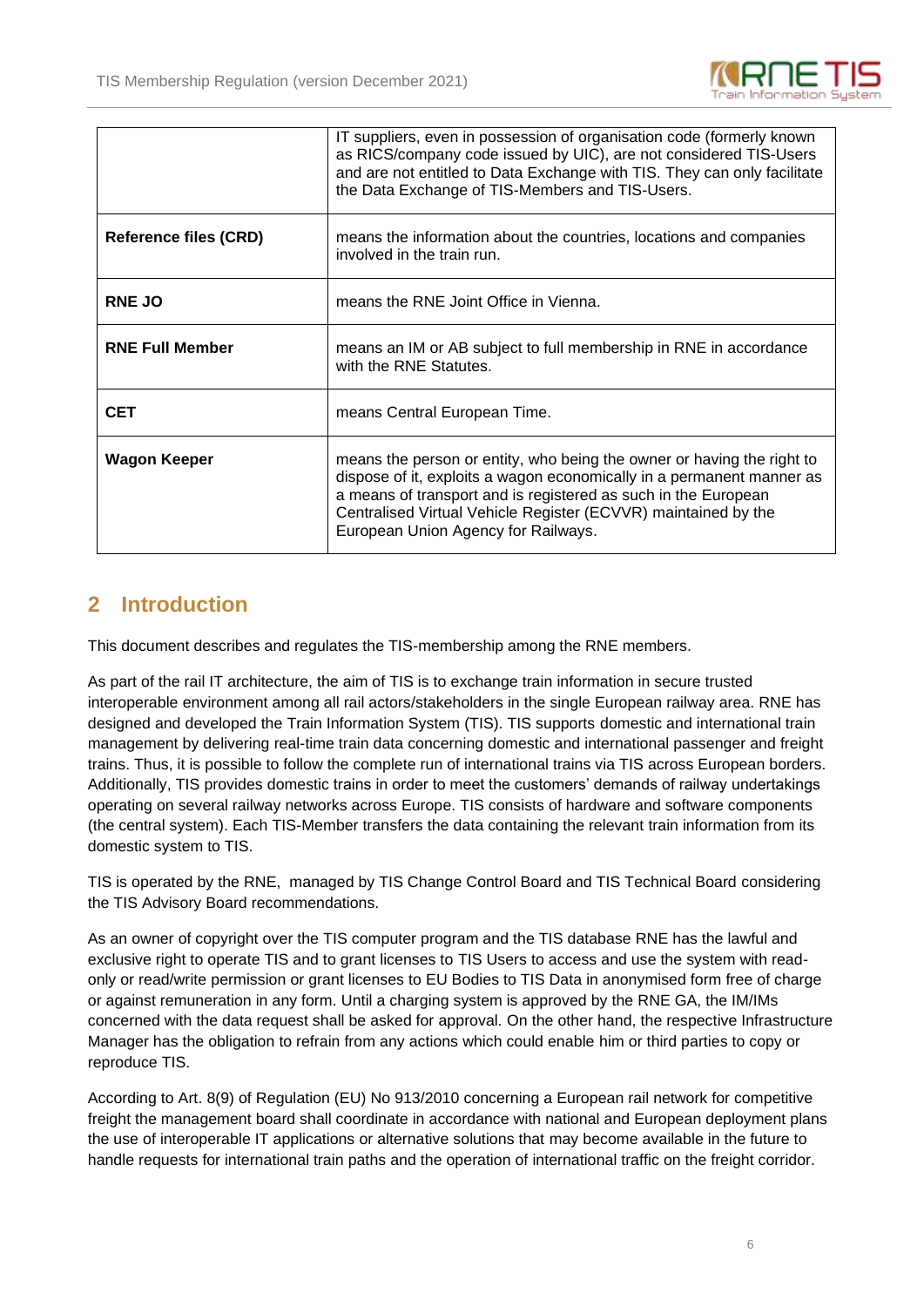

According to Art. 7(3) of Commission Implementing Regulation (EU) 2017/2177 on access to service facilities and rail-related services where relevant, operators of service facilities, infrastructure managers and applicants shall cooperate to ensure efficient operation of trains from and to service facilities. In the case of trains using rail freight terminals, including those in maritime or inland ports, this cooperation shall include the exchange of information on train tracking and tracing and, where available, the estimated time of arrival and departure in the event of delays and disturbances.

TIS is this IT solution to handle the operation of international traffic on the railway freight corridors and facilitate the exchange of information with SFOs.

#### **3 Objectives**

- 3.1 The TIS is a real time traffic information system for passenger and freight trains in Europe designed, developed and operated by RNE. TIS consists of hardware and software components which form the central system. Front-end applications are distributed to, and executed by, the TIS Members. RNE is responsible for the operation of TIS subject to the terms of this Regulation, but cannot verify in each case the quality, correctness, completeness or timing of the Data stored in TIS.
- 3.2 The TIS Member shall transfer the data for international trains containing the relevant train information from its IMDS to TIS and shall secure the TIS Data Exchange process and the accuracy, quality and updating of the TIS Data according to its IMDS. The TIS Members can provide data for Domestic trains in TIS subject to its own decision.
- 3.3 In order to facilitate the TAF and TAP data exchange in rail sector RNE shall enter into user agreements with RUs and other TIS Users (e.g., Applicants and SFOs) for online web access and/or interface agreements for set-up a data gateway in TIS for real-time TIS Data Exchange (i.e., TIS interface).
- 3.4 TIS is merely an additional source of information on international rail traffic. However, by providing TIS RNE does not in any way assume the responsibility of national rail traffic control or management authorities, railway undertakings or infrastructure managers, whose operations and liability will continue to be determined by applicable law governing safety.
- 3.5 Change Control Board (CCB)
- 3.5.1 The RNE Members have established the CCB as an advisory body to RNE for the cooperation among RNE members which are TIS Members as well. The main purpose of the CCB is to render advice, assistance and support in connection with the development of TIS. The CCB consists of TIS-Members.
- 3.5.2 Each TIS Member with connectivity to TIS may appoint a representative to the CCB.
- 3.5.3 RNE's General Assembly shall have the right to determine the rules of formation and procedure of the CCB and the particulars of its involvement and participation in the development of TIS, in particular with regard to:
	- the implementation of new features and improvements of TIS;
	- the usage of manpower and working days under the software maintenance contract;
	- the procedural aspects and the management of TIS; and
	- the design and future strategies of TIS.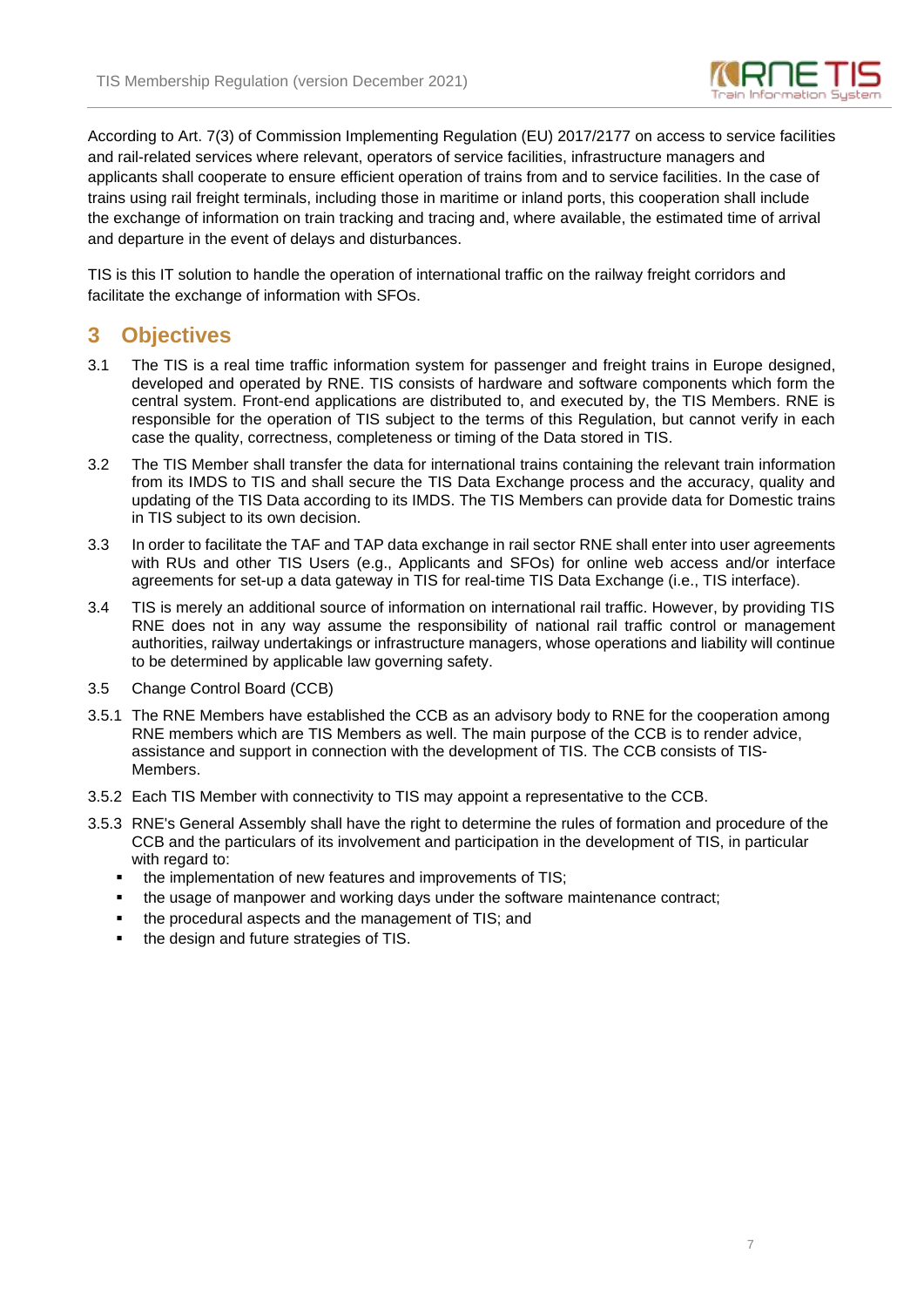

#### 3.6 Development of TIS

- 3.6.1 RNE shall further develop TIS according to the decisions of RNE's General Assembly and shall take into account any advice or recommendations of the CCB.
- 3.6.2 RNE shall inform the representative of the TIS Member in the CCB about updates and new releases of TIS on a yearly basis and in each case at least two months ahead of any new release.
- 3.6.3 RNE shall inform the TIS Members about the service delivery level of its supplier on a yearly basis.
- 3.6.4 RNE shall provide the TIS Member with a copy of the any release notes, test reports and other documentation relating to the changes of every new release.
- 3.6.5 Software deployment is arranged by RNE or its subcontractors.
- 3.7 Third Party Software Components

RNE shall manage all third-party software components of TIS (middleware or operation system).

#### **4 Engagement of RNE and Operation of TIS**

- 4.1 Operation of TIS
- 4.1.1 RNE shall provide the TIS Member with access to TIS for Data Exchange, including the Data Exchange for information relating to TIS Reporting Points of the TIS Member.
- 4.1.2 The TIS Member shall have access to all TIS Data of any other TIS Member and to all TIS Data of TIS Users in the format set forth in Annex A. The TIS Data of other TIS Members is subject to confidentiality pursuant to clause 7. Apart from the Data not being part of the information of Annex A, it is not allowed to enter any information into TIS that would qualify as "personal data" under the GDPR without the required consent of the person concerned.
- 4.1.3 RNE shall provide all relevant documentation necessary for a TIS Member to use TIS and to implement a Data Exchange with TIS (including, but not limited to, a user's manual, a maintenance guide, a technical training presentation and an outline of the IMDS-TIS interface specifications).
- 4.1.4 The rights under this Regulation granted to a TIS Member to access, use and exchange Data with TIS are non-exclusive and expire upon termination of TIS-membership. The TIS Member understands and agrees that RNE has at any time the right to share TIS Data with EU Bodies and to allow Data Exchange with other TIS Members and TIS Users and to use and share all TIS Data in this manner also after the termination of its TIS-membership. Data sharing with EU Bodies shall take place subject to confidentiality pursuant to clause 8 of this Regulation and point 3.10 of RNE Big Data Governance Framework (i.e., in a fully anonymised form).
- 4.1.5 RNE has the right to update and/or modify TIS to meet legal, commercial, administrative and/or technical requirements and future developments. RNE will inform the TIS Member about any updates and changes to TIS and/or any new or discontinued features as early as possible.
- 4.1.6 RNE will offer TIS training sessions. The costs of training sessions are borne by the participating TIS Members.
- 4.2 System Availability

RNE shall procure that, except as permitted in this Regulation, TIS is accessible and available for Data Exchange (over an internet connection or the HOSA gateway) as follows:

| Regular time of operation: | Monday to Sunday 24 hours per day except the Downtime<br>needed to assure the system availability. |  |  |
|----------------------------|----------------------------------------------------------------------------------------------------|--|--|
| Service level:             | The general service level for TIS is 98.5% per annum.                                              |  |  |
| Regular maintenance:       | Monday morning between 10:00 a.m. and 12:00 a.m.<br>(CET), for a maximum of 60 minutes.            |  |  |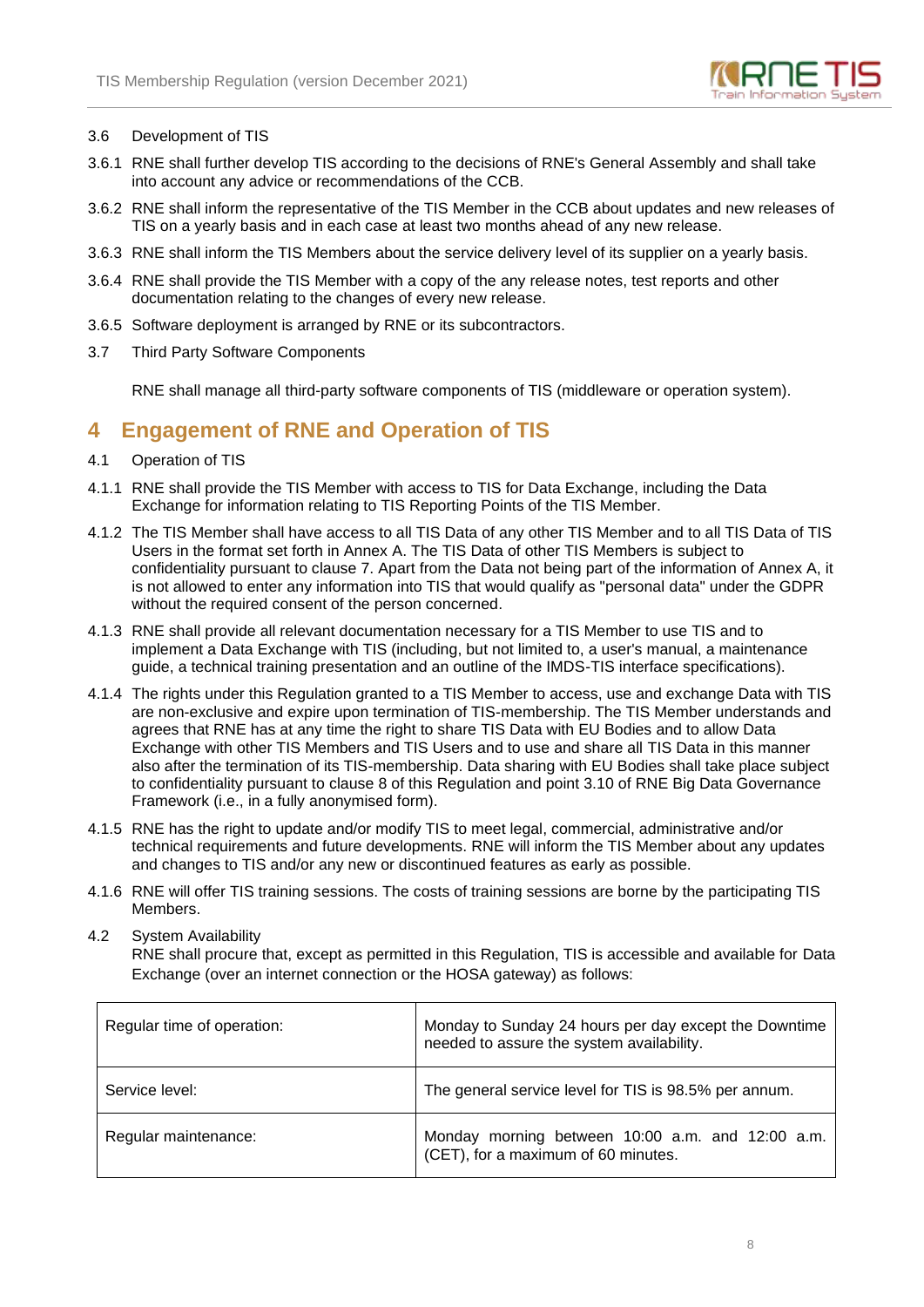

| Maximum Downtime:                  | The Maximum Downtime is 1.5% and will be measured per<br>quarter. The Maximum Downtime does not include regular<br>maintenance time needed to secure or improve normal<br>system operation and availability. The latter is part of the<br>general Service Level. |
|------------------------------------|------------------------------------------------------------------------------------------------------------------------------------------------------------------------------------------------------------------------------------------------------------------|
| User-Helpdesk:                     | Every day between 9:00 a.m. and 4:00 p.m. (CET) except<br>on Saturdays, Sundays and on statutory holidays in Austria.                                                                                                                                            |
| 2 <sup>nd</sup> Level Service Desk | Monday to Sunday 24 hours per day.                                                                                                                                                                                                                               |
| <b>Reaction Time:</b>              | 4 hours after the report of an incident within the regular time<br>of operation of TIS.                                                                                                                                                                          |

#### 4.3 Incident Management

- 4.3.1 RNE, or a subcontractor on behalf of RNE, shall offer a helpdesk with telephone support in English, available 24 hours a day, 7 days a week, for reporting incidents regarding TIS and respective follow up information. RNE's helpdesk is available exclusively to the Quality Manager of the TIS Member or the maintenance unit of the TIS Member.
- 4.3.2 RNE shall provide a web ticketing service where incidents regarding TIS can be reported by the TIS Member during office hours (between 9:00 a.m. and 4:00 p.m. CET).
- 4.4 Maintenance Service
- 4.4.1 RNE reserves the right to make TIS unavailable for maintenance and shall notify the TIS Member at least one calendar week in advance of any planned maintenance works outside of the regular maintenance schedule. Timely notified Downtimes are subject to the general Services Level and not to the Maximum Downtime threshold pursuant to clause 4.2.
- 4.4.2 In case of an emergency or if there is a need for urgent work to be carried out, in each case to be determined in the reasonable discretion of RNE, RNE reserves the right to make TIS unavailable without giving any notice in advance.
- 4.5 Quality Manager
- 4.5.1 RNE shall appoint a Quality Manager and at least one substitute with the aim to improve the quality of the Data in TIS on a general and a national level. The Quality Manager shall fulfil mainly the following tasks:
	- **EXECTE:** Steering the database maintenance, monitoring and support for TIS
	- Supporting the development of the database architecture of TIS
	- **■** Monitoring the quality and ensuring the efficiency of compiling the Data for TIS
	- **EXECUTE:** Generating reports and statistics from existing applications of TIS
	- Defining routines and procedures to automatically check and verify the Data quality by the TIS
- 4.5.2 RNE's Quality Manager and the TIS Member's Quality Manager shall work together to safeguard the quality of the Data as far as commercially possible and RNE's Quality Manager shall consult and assist the TIS Member's Quality Manager with matters relating to TIS, Data Exchange and the data quality if and where required.
- 4.5.3 RNE's Quality Manager shall be available every business day between 9:00 a.m. and 4:00 p.m. (CET), except on Saturdays, Sundays and statutory holidays in Austria.
- 4.6 Backup and Recovery of Lost Data
- 4.6.1 RNE ensures a daily backup of all Data stored in TIS. The restore of backups of Data of the central system is available to the TIS Member at no additional costs.
- 4.6.2 RNE shall keep any backups of Data for a period of at least 18 calendar months from the backup's recording.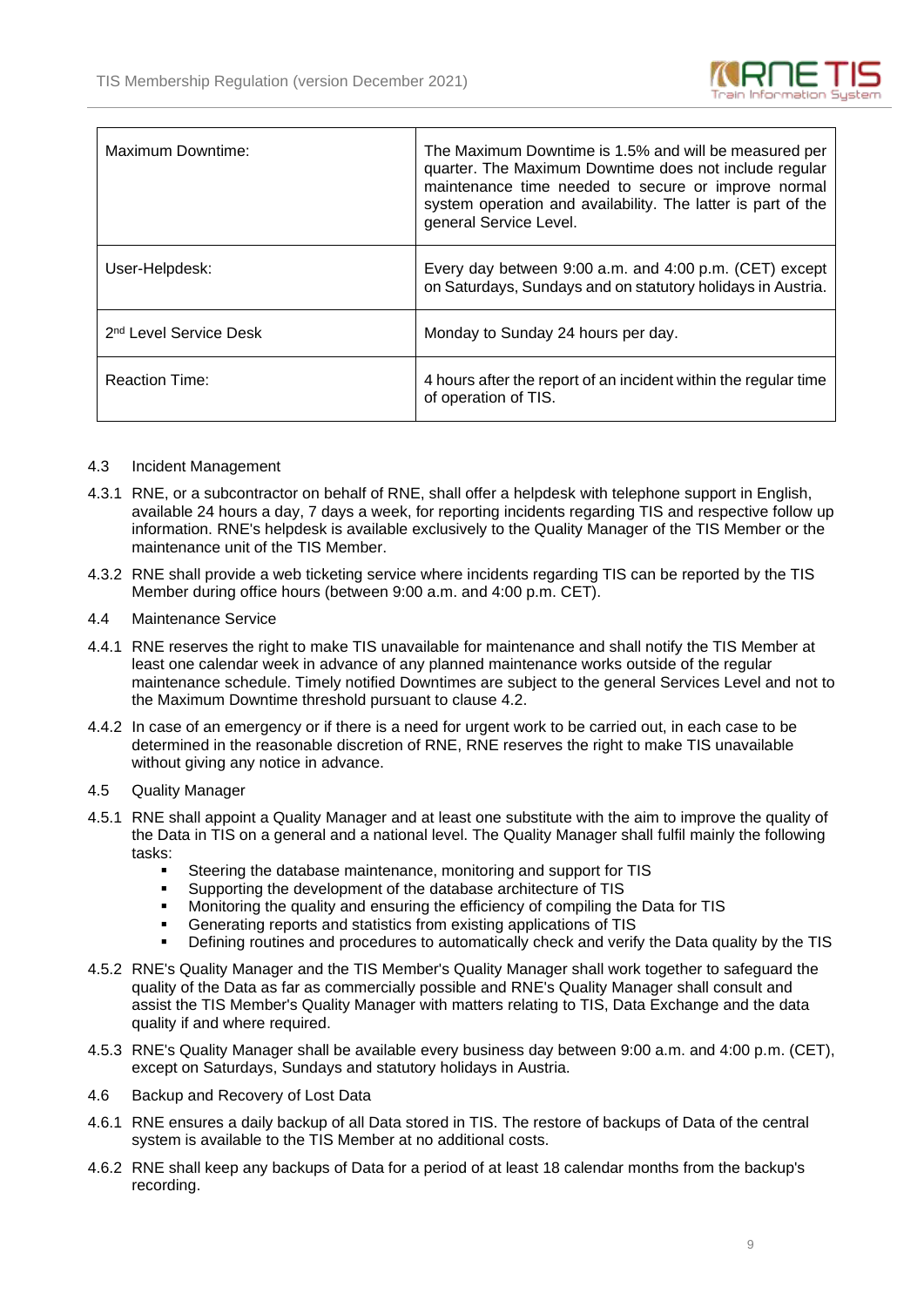

### **5 Engagement of the TIS Member**

#### 5.1 Data Exchange

- 5.1.1 TIS Members shall provide train information into the TIS in accordance with the technical specifications of RNE (e.g., *RNE Guidelines on basic TIS requirements on data delivery for reporting purposes*).
- 5.1.2 The TIS Member shall transfer any data to TIS in the format set forth in Annex A. The TIS Member shall specify its TIS Reporting Points and submit to RNE or enter into TIS the respective details.
- 5.1.3 The TIS Member shall set up an automated process for Data Exchange so that the data of its IMDA is automatically transferred to TIS or enter the data into TIS by manual input.
- 5.1.4 The TIS Member shall use its IMDS to collect data and transfer the data to the TIS' central system using the version of the TIS interface dossier agreed in the CCB.
- 5.1.5 The details regarding the transfer, the quality, the format and the time of the delivery of the data are specified in Annex A. All coding in TIS should be made using the EU law standards in its latest version.
- 5.1.6 In case data cannot be transferred to TIS as provided for by this Regulation (e.g. due to a failure of the IMDS, Downtime of TIS, loss of internet connection, etc), the TIS Member shall upload any missing data as soon as possible (if appropriate). If the failure has been caused by the TIS, the performance levels for the train running information messages defined in Annex A shall be adjusted accordingly.
- 5.1.7 The TIS-Member has currently the option as to the method for Data Exchange with the TIS: over the internet using the gateway of the TIS Member's local internet service provider.
- 5.1.8 During the TIS-membership the TIS Member shall maintain an operational internet or HOSA connection.
- 5.2 Quality Management of IMDS' data
- 5.2.1 The TIS Member is responsible for the quality and accuracy of the data provided by it to TIS.
- 5.2.2 The TIS Member shall appoint a Quality Manager (to be named by the TIS Member's representative in the CCB) within four calendar weeks upon the connectivity to TIS non-test system as the contact person for issues regarding quality management of its domestic data (Annex B). The TIS Member shall bear its own costs for the quality management of domestic data required for Data Exchange with TIS.
- 5.2.3 The Quality Manager of the TIS Member shall be available:

| Service hours:        | Every day between 9:00 a.m. and 4:00 p.m. (time of TIS-Member's country)  <br>except on Saturdays, Sundays and on statutory holidays of the<br>TIS-Member's country. |
|-----------------------|----------------------------------------------------------------------------------------------------------------------------------------------------------------------|
| <b>Reaction Time:</b> | 4 hours within regular service hours of TIS Member's Quality Manager.                                                                                                |

#### 5.3 Availability of Data Exchange

| Time of operation: | Monday to Sunday 24 hours per day except the Downtime<br>needed to assure the system availability.                                                                                        |
|--------------------|-------------------------------------------------------------------------------------------------------------------------------------------------------------------------------------------|
| Maximum Downtime:  | The TIS-Member shall with all reasonable means seek to<br>ensure that the availability of a TIS-Member's data allows<br>TIS to meet this general Service Level pursuant to<br>clause 4.2. |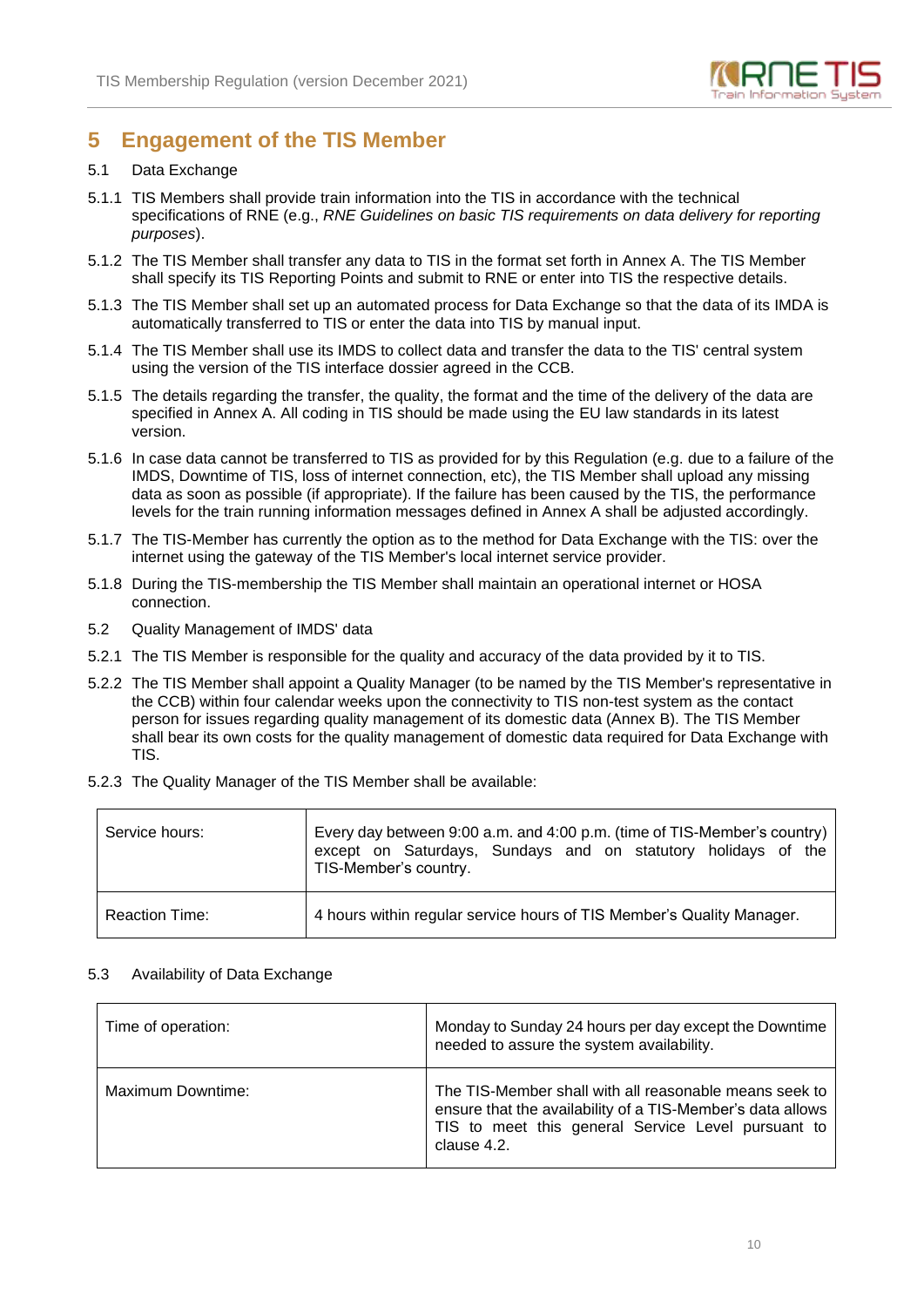

| TIS regular maintenance: | Monday morning between 10:00 a.m. and 12:00 a.m.<br>CET), for a maximum of 60 minutes. |
|--------------------------|----------------------------------------------------------------------------------------|
|                          |                                                                                        |

- 5.4 Announced Maintenance Services
- 5.4.1 If a TIS Member wishes to carry out scheduled maintenance works on its IMDS that exceeds 60 minutes and impacts TIS (e.g. performed outside of TIS' regular maintenance schedule), the TIS Member shall notify RNE at least one calendar week in advance.
- 5.4.2 In case of an emergency or if there is a need for urgent work to be carried out, the TIS Member reserves the right to make its IMDS unavailable without giving any notice in advance.

### **6 Financial provisions**

6.1 TIS-Member Costs

The initial set up fee

6.1.1 The TIS Member shall pay once a fee of EUR 6,500 for the initial set up. The invoice will be sent from RNE to the TIS-Members after the first connection between the TIS Member IMDS and the TIS Test system according to the timeline set forth in Annex C. This invoice issued by the RNE and sent by it to the TIS-Member shall become due no sooner than 30 days following the receipt of the invoice by the TIS-Member.

The Operational Coasts

- 6.1.2 Operational costs are all reasonable costs incurred by RNE for the operation of TIS, including hosting, electricity, hardware, backups, network costs, communication fees, the HOSA connection, RNE's costs relating to safeguarding the quality of the Data and for the management of TIS performed by RNE such as documentation, coordination of works and services, performance analysis and system design.
- 6.1.3 The overall operational costs are included in the RNE annual membership fee (the amount net of VAT, if applicable).
- 6.1.4 RNE shall give an annual report in writing about the Operational Costs to the CCB and the General Assembly.
- 6.2 Charging for TIS Data
- 6.2.1 On behalf of RNE Full Members RNE may charge TIS Users for the exchange of the TAF and TAP TSI messages as listed in Annex D. To this end and considering that the IMs are the original senders of those messages, TIS Members shall explicitly authorise by mean of approval of this Regulation RNE to charge on behalf of them and conclude the needed licence agreements provided that the charging is allowed for particular RNE Members under the applicable law. The charges shall be imposed in accordance with Union law (e.g., TAF TSI Regulation), and shall respect in particular the principles of fairness, transparency, non-discrimination and proportionality. The legal template(s) and the business model shall be approved and regularly updated by the General Assembly as deemed necessary in line with the relevant EU law.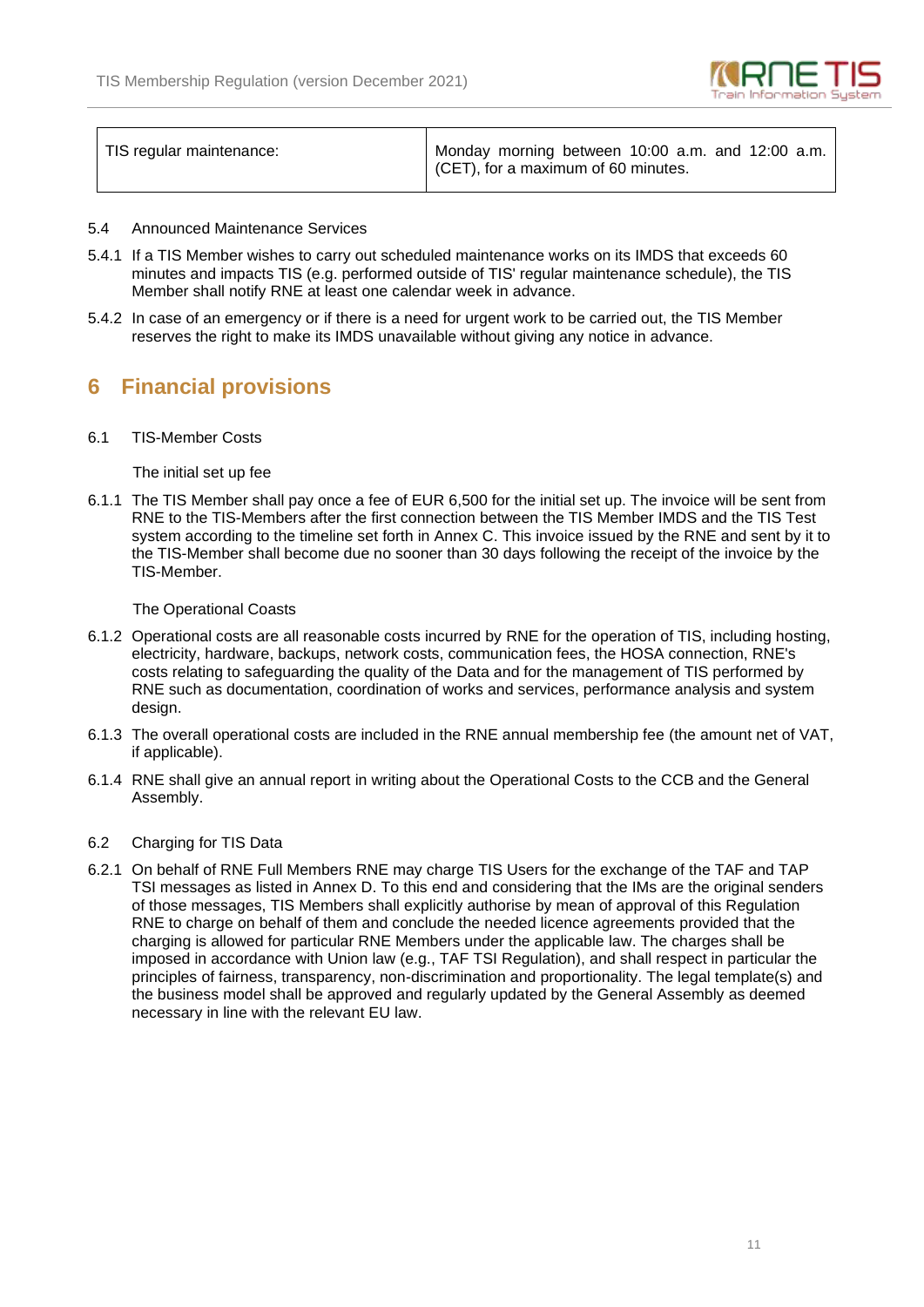

#### **7 Notices**

- 7.1 Notice details of the RNE JO and the TIS-Members are specified in Annex B.
- 7.2 Any information, other than transfer of Data, exchanged between the RNE JO and the TIS-Member shall take place through the contact points mentioned in Annex B.
- 7.3 The TIS-Members and RNE JO will inform each other in writing about any changes in their contact data, in particular with regard to their email and postal addresses. Until the RNE JO has validly received the new contact details of the TIS-Member, any communication served on the last notified contact information will be considered to have been validly received.
- 7.4 RNE shall send information relating to TIS functionality by an e-mail newsletter to the TIS Member and publish the same on the TIS website [\(https://tis.rne.eu\)](https://tis.rne.eu/).
- 7.5 Any other communications or notices shall be in writing and shall be deemed to have been duly given if (a) delivered personally, (b) mailed by registered or certified mail (return receipt requested), (c) sent by overnight courier, or (d) by email.
- 7.6 Any such other notices and communications shall be deemed to have been received, (a) if by personal delivery at the time of actual delivery; (b) if by certified or registered mail, on the third business day after the mailing thereof; (c) if sent by overnight courier on the day of actual delivery; and (d) if by email, as soon the receipt of such email has been acknowledged by the recipient by return email (automatically generated notices or communications shall be disregarded for the purposes of what constitutes a return e mail; if a RNE JO or a TIS-Member has requested a confirmatory reply email, the recipient shall promptly honour this request upon the email's receipt and sent an acknowledgement).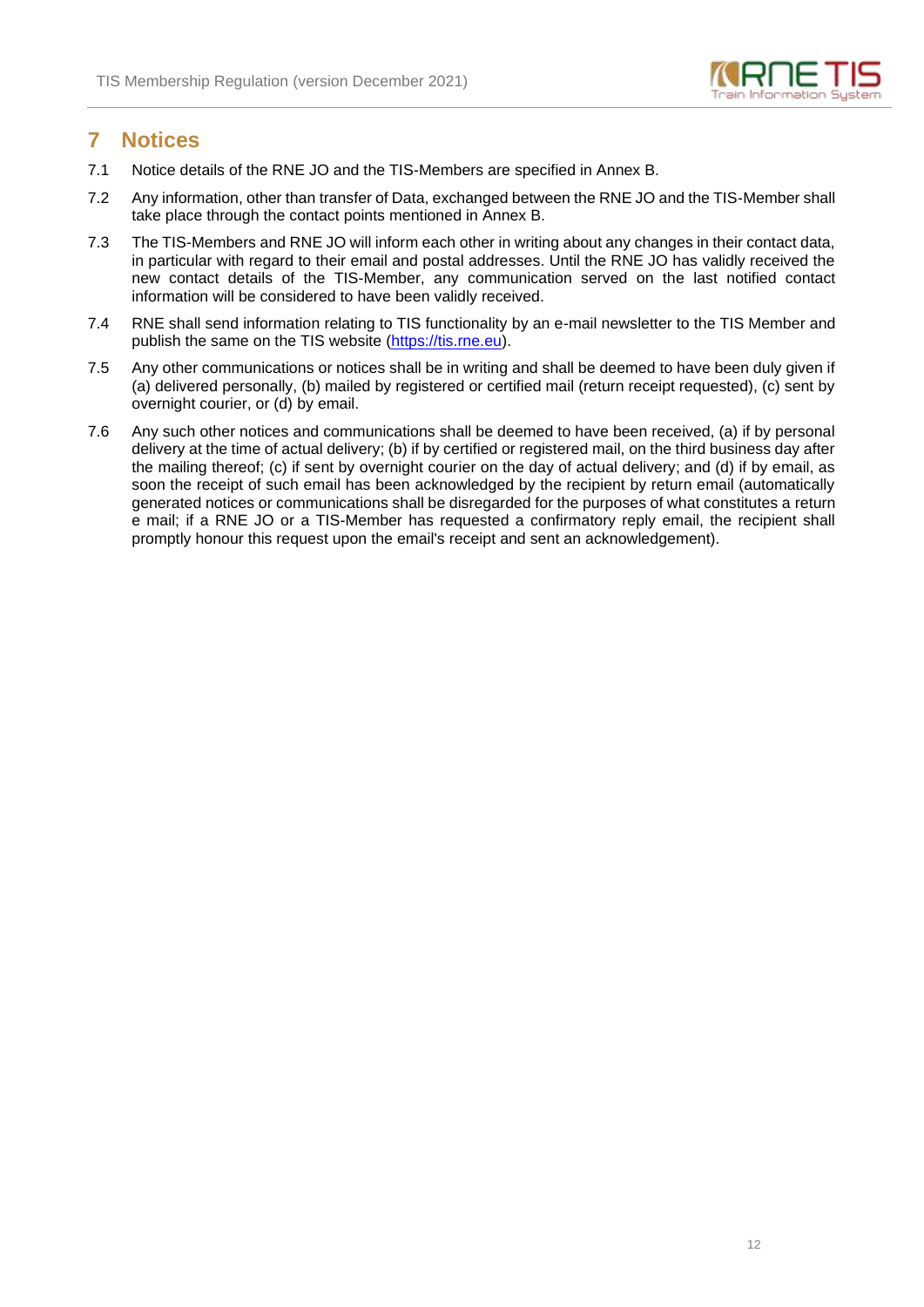

### **8 TIS User Account Management, Access to TIS Data and Confidentiality**

- 8.1 RNE shall ensure that access to TIS is secured by login name and password and configured that the system is only accessible to authorized TIS Members, TIS Users and RNE JO personnel in charge of TIS. For each employee to be authorized to access TIS on behalf of the TIS Member, the person her/himself shall fill in the contact data (first and last name, and email address) and give the consent for personal data processing on the TIS login page. The TIS-Member's employees are not allowed to share their TIS account's credentials with any other individual within or outside the TIS-Member's company. If case of a misuse of TIS account (e.g., sharing of credentials), RNE reserves the right to immediately deactivate and delete the account without further notice. The TIS Member shall keep RNE updated about any changes regarding any authorized persons, in particular persons whose access is not required any further or shall be deactivated. RNE has the right to disable any account which has not been used for more than 6 (six) calendar months. On the  $5<sup>th</sup>$  month of non-usage of an account RNE shall send an alert notice by email to TIS Member.
- 8.2 TIS Members shall have access to all TIS Data stored in TIS, whereas TIS Users may have access to the messages according to Annex D of other TIS Users involved in the same (freight) train service, under the condition that the TIS Users are identifiable in TIS. However, in some countries for accessing the domestic trains by TIS Users specific rules may apply.
- 8.3 Upon official request from customs authorities of a country of some of the TIS Members, RNE may give an access to TIS for trains departing from or arriving to particular TIS Reporting Point (e.g., station, terminal, etc.) determined by the customs officials. The access shall be limited to maximum two accounts per customs authority per country and granted in coordination and agreement with the respective TIS Member. RNE may charge customs authorities for the granted access to TIS (e.g., annual subscription).
- 8.4 In this Regulation, Confidential Information means any and all Data contained in the TIS or any other information and documents marked by TIS-Members as confidential or which is, based on its contents or appearance, of confidential nature, regardless of the form in which such information is communicated or maintained (binary data, excel files, diagrams, tables, slides, printouts, etc), including, without being limited to, information relating to services, customers, fees, suppliers, financial information or internal structure and management, with the exception of information generally available to the public.
- 8.5 The TIS-Members undertake to hold all Confidential Information as entirely secret and confidential and to use Confidential Information only for the purpose for which the TIS has been created and limited to their own business operations and when providing services to their customers. The TIS-Members and RNE JO undertake to ensure that their respective directors, officers, employees, advisers and agents will keep entirely secret and confidential all Confidential Information.
- 8.6 The TIS-Members shall implement and maintain security procedures and measures, in order to ensure the protection, integrity and authenticity of exchanged TIS Data against the risks of unauthorized access, alteration, delay, destruction or loss.
- 8.7 Any authorized transmission of Confidential Information shall be subject to the same degree of confidentiality as provided for by this clause 8 unless agreed otherwise.
- 8.8 Each TIS-Member may disclose Confidential Information to the extent it is requested by judicial authorities, regulatory bodies or any requirement of mandatory law. In case of regulatory or court case, the data in the IMDS is considered authentic and RNE is not allowed to provide the same TIS data without prior explicitly given approval by the TIS Member.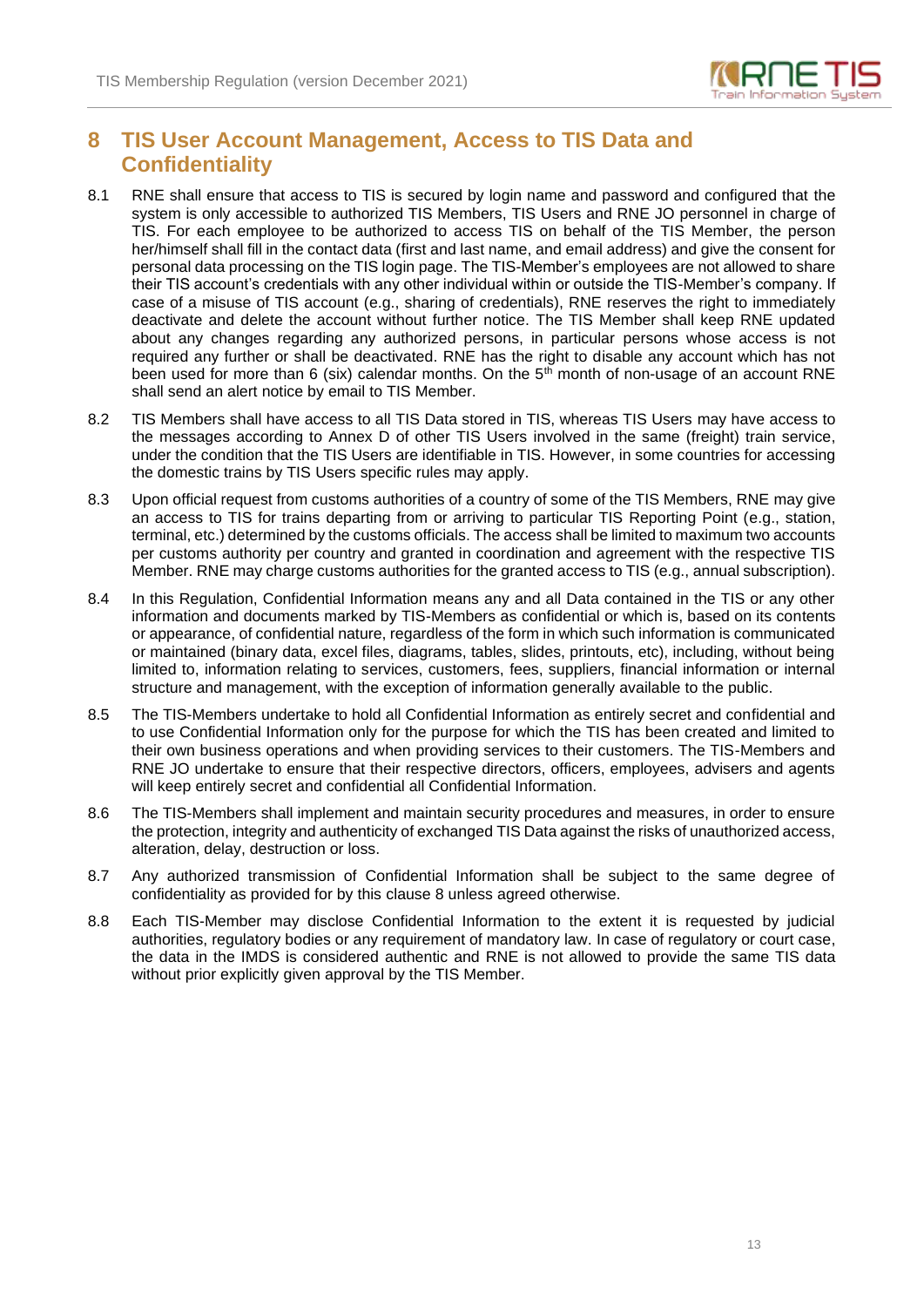

### **9 Limitation of Liability**

- 9.1 The TIS-Members and RNE disclaim to the fullest extent permitted by law any warranty (express or implied) with respect to the obligations assumed by them under this Regulation or which might otherwise be implied by or incorporated into this Regulation by reference, in particular relating to the operation of the TIS, the Data (quality, accurateness or completeness), Service Level, Downtime, Helpdesk, the supply and operation of software or any related documentation.
- 9.2 Any liability of RNE and the TIS Member under this Regulation and in connection with the operation of TIS, Data Exchange and the Data shall be excluded or limited to the fullest extent permissible under applicable law. This exclusion and limitation of liability is irrespective of the legal grounds and relates in particular to any claims based on rescission, error, non-occurrence of expectations, reduction of the true value of the consideration received by half, contractual damages, tort, statutory warranty, unjust enrichment law or any other legal theory and shall exclude the recovery of any kind of loss, be it direct damages; loss of expected revenue, income or opportunity; loss of profit; loss of goodwill or reputation or any indirect or consequential damage.
- 9.3 RNE is not liable for any damages suffered by the TIS Member due to Downtime, a failure of its access to TIS or a failure of its ability to retrieve Data from it.
- 9.4 RNE is not liable for any damages or business losses or any loss or corruption of any data, database or software suffered by the TIS-Member due to usage of TIS`s login names and passwords from TIS Member`s unauthorized personnel.
- 9.5 RNE is not liable for the completeness and/or correctness of the Data provided by TIS Members. Likewise the TIS Member is not liable towards RNE or any other TIS Member, TIS Users or third parties for the completeness and/or correctness of the Data stored in TIS.
- 9.6 Notwithstanding the previous provisions of this clause 9, RNE's liability as well as the liability of the TIS-Member for any and all claims shall be in any case limited in amount to the part of Operational Coasts in one annual RNE membership fee paid by the TIS Member pursuant to RNE Statues.

### **10 Intellectual Property Rights**

- 10.1 TIS and its Data are the exclusive intellectual property of RNE. The right of TIS-Member to dispose freely with the Data which originated from its IMDS shall not be restricted or limited in any way.
- 10.2 The TIS Member shall, during the term of this TIS-membership and at all times hereafter, refrain from any action which could enable him or other third parties to copy or reproduce TIS as an international system.
- 10.3 TIS as a database, its form and contents as well as the underlying software, are subject to copyright protection. Use beyond the rights granted in this Regulation is not valid without RNE's explicit written consent.

#### **11 Amendments and Delegation of Powers**

11.1 RNE's General Assembly is the only body entitled to amend the terms of this Regulation effective for all TIS Members by adopting a respective resolution. The CCB shall propose the modifications only.

#### **12 Termination of TIS-membership**

- 12.1 The TIS-membership can be terminated at the end of each calendar year if notice of termination is validly served to the RNE JO in January, February or March of the same calendar year, otherwise the Membership shall terminate at the end of the following calendar year.
- 12.2 Either RNE or TIS-Member may immediately terminate TIS-membership for good cause if the TISmember or RNE severely and/or repeatedly breaches a material provision of this Regulation.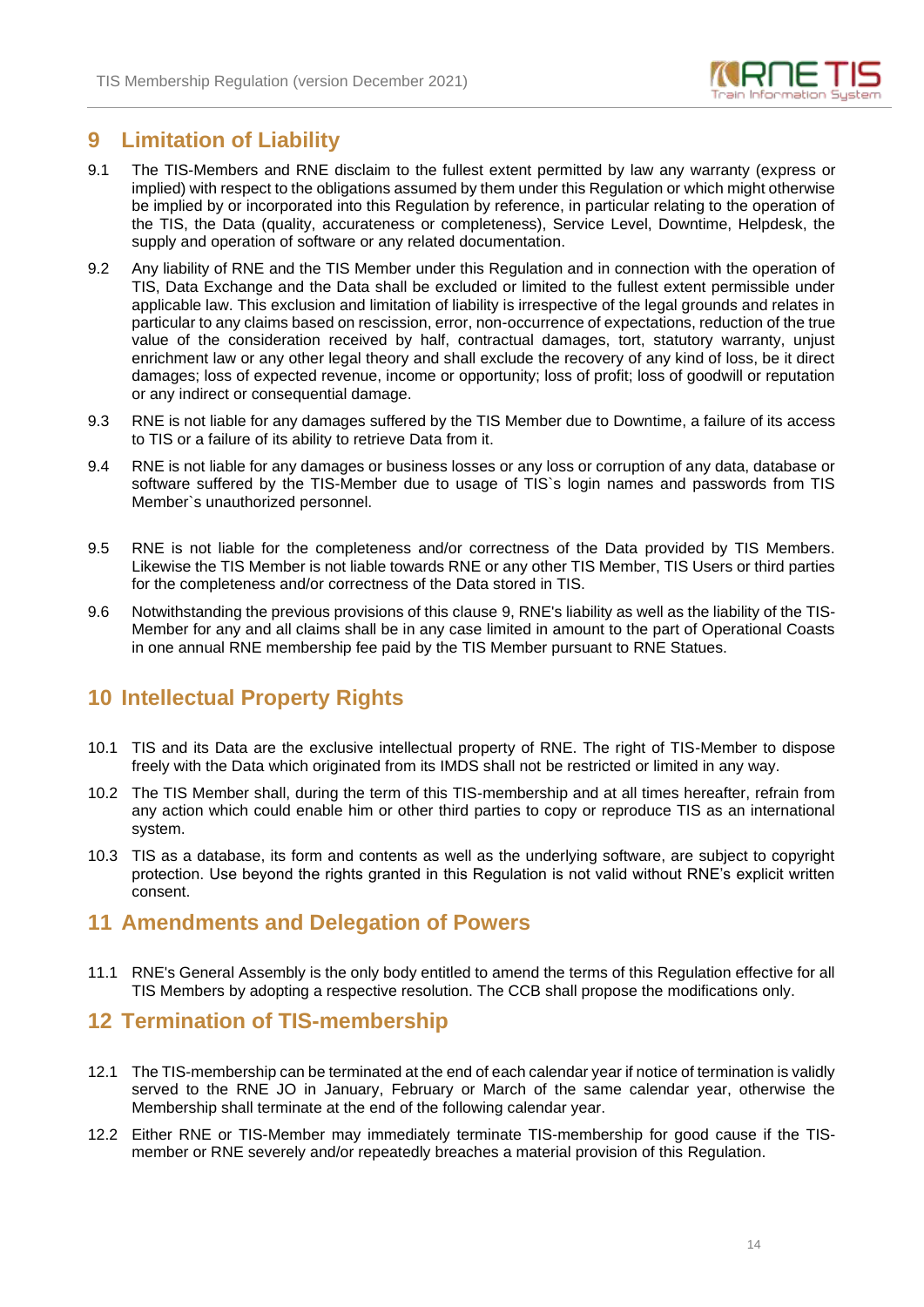

# **13 Assignment**

13.1 Neither RNE or TIS-Member shall assign, transfer (in full or in part), charge or otherwise deal with any of its rights under this Regulation nor grant, declare, create or dispose of any right or interest in it, without the prior written consent given by RNE or TIS-Member or except as otherwise expressly provided in this Regulation.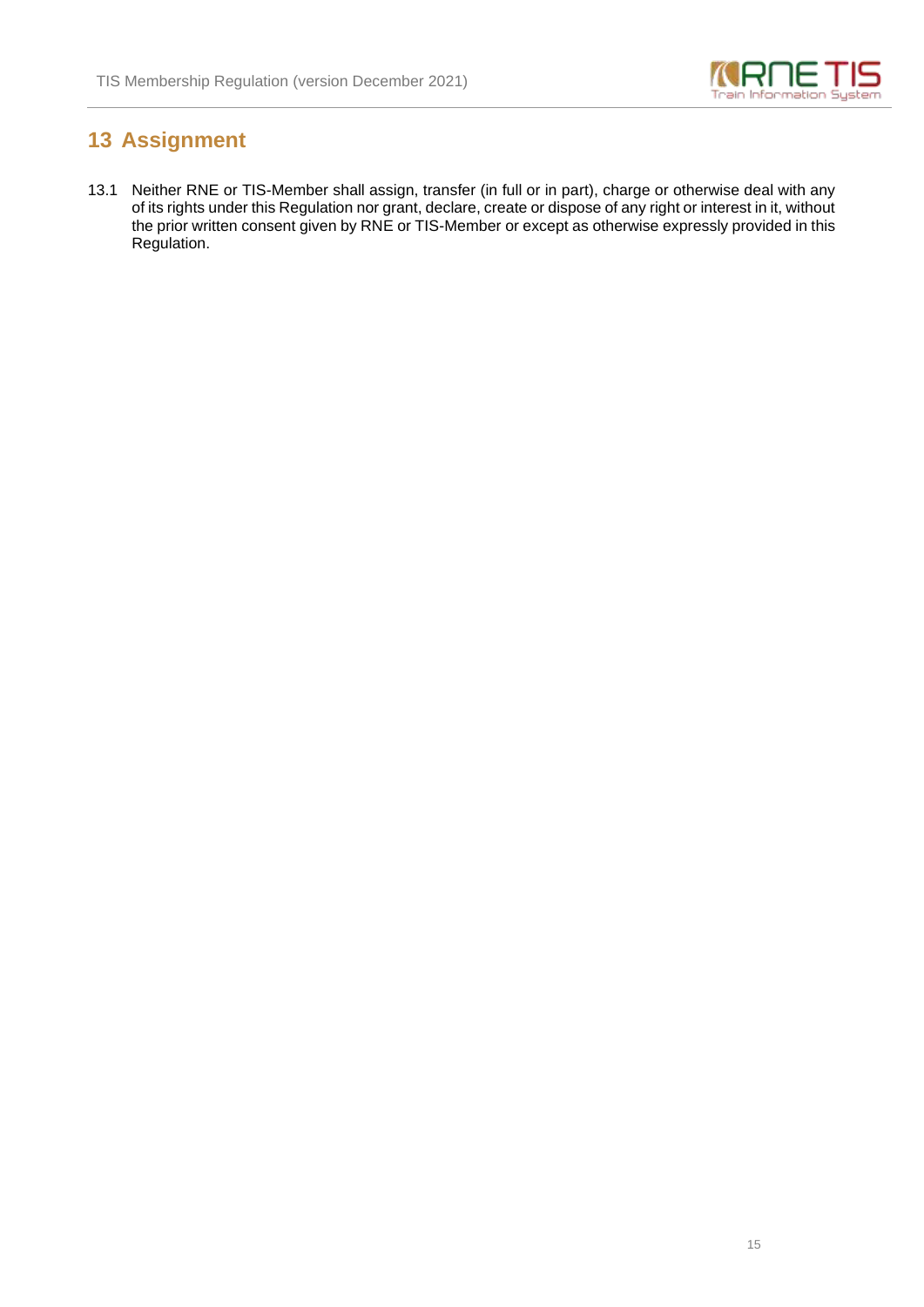

## *Annex A: TAF TSI messages sent by default to TIS*

Performance Level for the train running information messages (format and quality of the TIS Data transfer)

| <b>Type of TAF TSI</b><br>message                        | Mandatory/<br>Optional <sup>3</sup> | <b>Comple</b><br>teness $4$ | Corre<br>ctness<br>56 | <b>Target</b><br>Requirement <sup>7</sup>                                                                                                                                                                     | Specific case (e.g.)                                                                              | Data<br>source                              |
|----------------------------------------------------------|-------------------------------------|-----------------------------|-----------------------|---------------------------------------------------------------------------------------------------------------------------------------------------------------------------------------------------------------|---------------------------------------------------------------------------------------------------|---------------------------------------------|
| Path Details Message                                     | mandatory                           | 95%                         | 99%                   | 24 hours before<br>departure from<br>the first timetable<br>point (of first train<br>of the delivered<br>set) at the IM.<br>Short Term<br>planned paths<br>and updates to be<br>sent as soon as<br>available. | Minimum 60 minutes<br>before departure in<br>the considered<br>network                            | IM                                          |
| <b>Train Running Forecast</b><br>Message                 | optional                            | 90%                         | 99%                   | Mandatory                                                                                                                                                                                                     | $\overline{\phantom{a}}$                                                                          | <b>IM/RU/SFO</b>                            |
| <b>Train Running</b><br><b>Information Message</b>       | mandatory                           | 95%                         | 99%                   | Real time, latest<br>maximum 15<br>minutes after the<br>event (e.g. train<br>passing an TIS<br>point).                                                                                                        | $\overline{a}$                                                                                    | - IM/SFO<br>- RU (if<br>provided by<br>GPS) |
| <b>Path Section Notification</b><br>Message <sup>8</sup> | optional                            | 90%                         | 99%                   | Mandatory.<br>Latest maximum<br>60 minutes after<br>IM cancellation<br>event.                                                                                                                                 | ÷,                                                                                                | IM                                          |
| <b>Train Delay Cause</b><br>Message                      | optional                            | 90%                         | 99%                   | Mandatory.<br>As soon as<br>available.                                                                                                                                                                        | Required updates<br>are possible within<br>one month after the<br>event that caused<br>the delay. | <b>IM/SFO</b>                               |
| <b>Train Running</b><br><b>Interruption Message</b>      | optional                            | 90%                         | 99%                   | ÷,                                                                                                                                                                                                            | $\overline{\phantom{a}}$                                                                          | <b>IM</b>                                   |
| <b>Train Composition</b><br>Message                      | optional                            | 90%                         | 99%                   |                                                                                                                                                                                                               | ä,                                                                                                | <b>IM/RU/SFO</b>                            |
| <b>Train Ready Message</b>                               | optional                            | 90%                         | 99%                   |                                                                                                                                                                                                               | $\overline{\phantom{a}}$                                                                          | <b>IM/RU/SFO</b>                            |

<sup>3</sup> Optional messages are messages not provided by all IMs/RUs.

<sup>4</sup> Completeness: means the percentage of messages received by RNE from the sender.

<sup>5</sup> Correctness: means the percentage of the successfully processed messages in the TIS application.

<sup>6</sup> Correctness will be evaluated only after RNE has completed the development of the TAF/TAP TSI Error Message.

<sup>7</sup> Achievement of Target Requirements can be dependent upon other national and international projects.

<sup>&</sup>lt;sup>8</sup> This message is not among the messages to be exchanged in the TAF TSI Regulation in its version in force as of 18 April 2021. However, this message is just a modification of Path Details Message during the operation of the train and contributes to the data quality and reporting.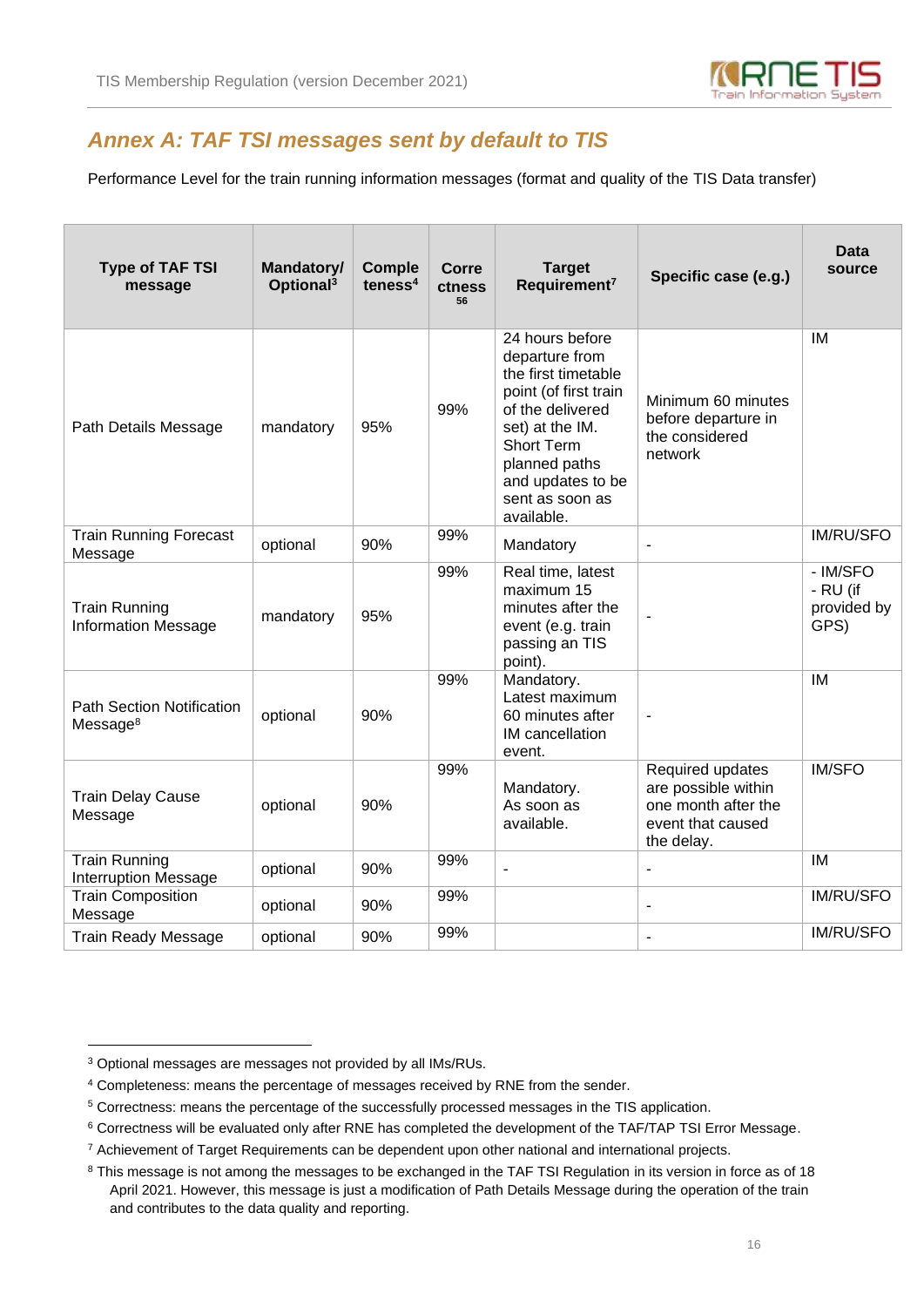

# *Annex B: Contact Details*

| <b>RNE Contact Points:</b>       |  |        |  |  |
|----------------------------------|--|--------|--|--|
| <b>RNE TIS Technical Manager</b> |  |        |  |  |
| Mail:                            |  | Email: |  |  |
|                                  |  | Phone  |  |  |
|                                  |  | Fax:   |  |  |
| <b>RNE Quality Manager</b>       |  |        |  |  |
| Mail:                            |  | Email: |  |  |
|                                  |  | Phone  |  |  |
|                                  |  | Fax:   |  |  |

| TIS-Member Contact Points:    |  |        |  |  |
|-------------------------------|--|--------|--|--|
| CCB TIS-Member:               |  |        |  |  |
| Mail:                         |  | Email: |  |  |
|                               |  | Phone  |  |  |
|                               |  | Fax:   |  |  |
| TB TIS-Member:                |  |        |  |  |
| Mail:                         |  | Email: |  |  |
|                               |  | Phone  |  |  |
|                               |  | Fax:   |  |  |
| TIS-Member's Quality Manager: |  |        |  |  |
| Mail:                         |  | Email: |  |  |
|                               |  | Phone  |  |  |
|                               |  | Fax:   |  |  |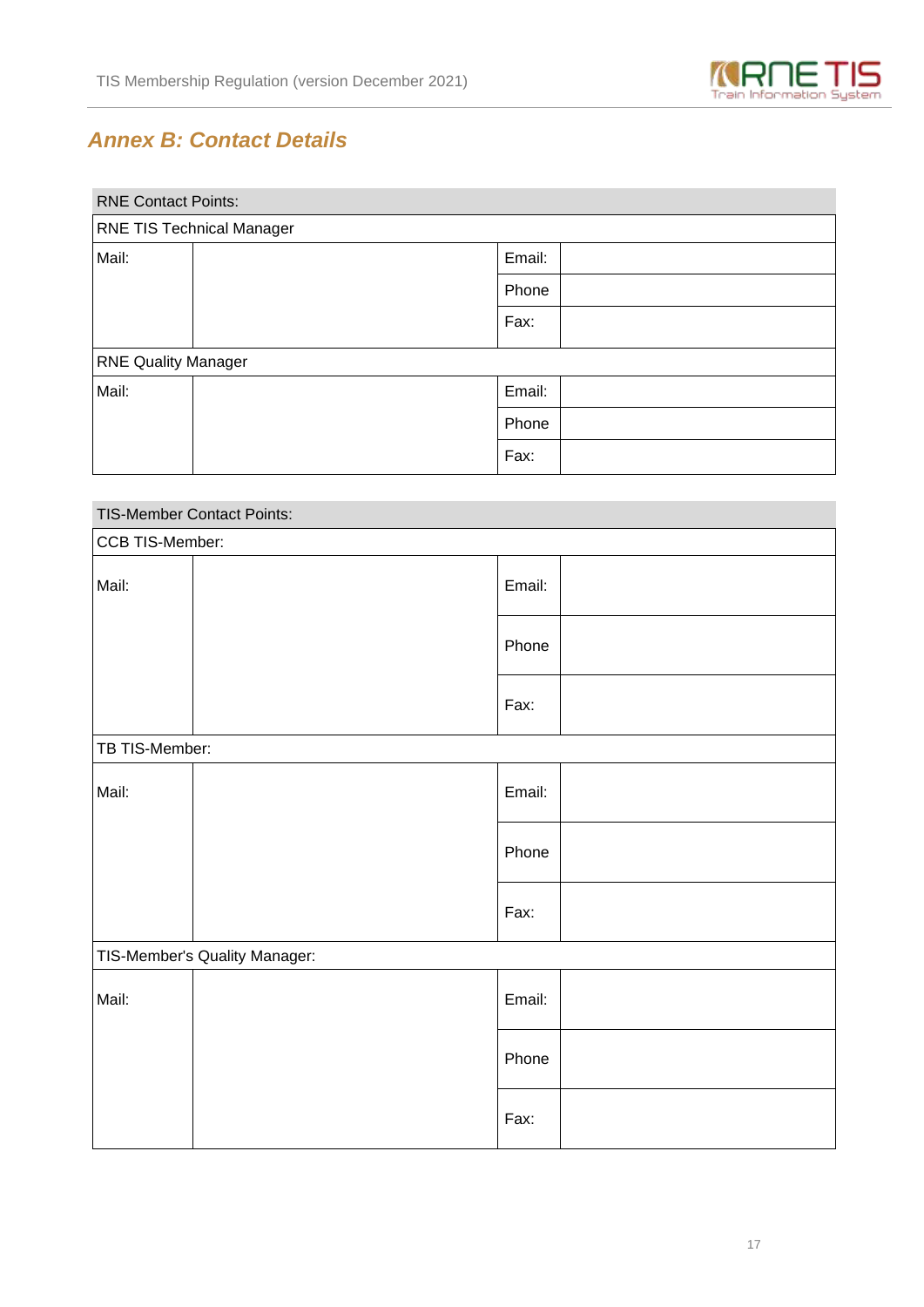

# *Annex C: TIS membership timeline*

|                                                                                                                       | Date/form Date to<br><b>Date</b> | Name, date, place and<br>signature/s<br>by RNE JO    | Name, date, place and<br>signature/s<br>by TIS-Member |
|-----------------------------------------------------------------------------------------------------------------------|----------------------------------|------------------------------------------------------|-------------------------------------------------------|
| Assignment of user<br>name/s and<br>password/s from RNE<br>JO to the employee/s<br>of the TIS Member                  |                                  | , Vienna                                             |                                                       |
| First connection<br>between the TIS<br>Member IMDS and<br>the TIS Test system                                         |                                  | <b>Joachim Kroll</b><br><b>RNE Secretary General</b> |                                                       |
| Payment of the initial<br>set up fee by TIS<br>member<br>6,500€                                                       |                                  | <b>Harald Reisinger</b><br>RNE CIO                   |                                                       |
| Test period and<br>trainings                                                                                          |                                  |                                                      |                                                       |
| First connection<br>between the TIS<br>Member IMDS and<br>the TIS real system -<br>beginning of the TIS<br>membership |                                  |                                                      |                                                       |